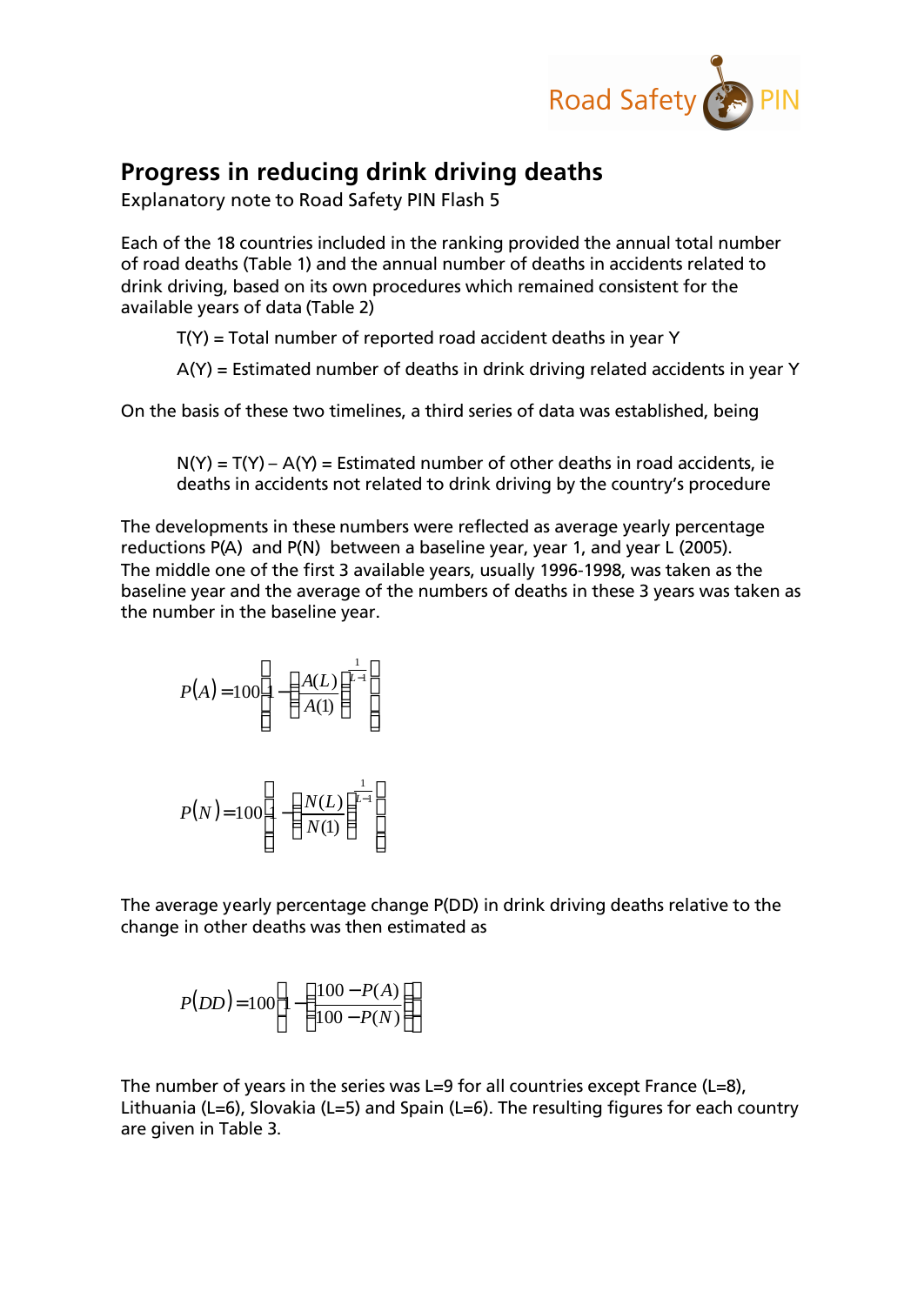|                                 | <b>Total reported road traffic deaths</b> |        |        |                |        |        |       |       |       |       |
|---------------------------------|-------------------------------------------|--------|--------|----------------|--------|--------|-------|-------|-------|-------|
|                                 | 1996                                      | 1997   | 1998   | 1999           | 2000   | 2001   | 2002  | 2003  | 2004  | 2005  |
| Austria                         | 1,027                                     | 1,105  | 963    | 1,079          | 976    | 958    | 956   | 931   | 878   | 768   |
| <b>Belgium</b>                  | 1,356                                     | 1,364  | 1,500  | 1,397          | 1,470  | 1,486  | 1306  | 1214  | 1162  | 1089  |
| <b>Cyprus</b>                   | 128                                       | 115    | 111    | 113            | 111    | 98     | 94    | 97    | 117   | 102   |
| <b>Czech</b><br><b>Republic</b> | 1,568                                     | 1,597  | 1,360  | 1,455          | 1,486  | 1,334  | 1,431 | 1,447 | 1,382 | 1,286 |
| <b>Denmark</b>                  | 514                                       | 489    | 499    | 514            | 498    | 431    | 463   | 432   | 369   | 331   |
| <b>Estonia</b>                  | 213                                       | 279    | 284    | 232            | 204    | 199    | 223   | 164   | 170   | 169   |
| <b>Finland</b>                  | 404                                       | 438    | 400    | 431            | 396    | 433    | 415   | 379   | 375   | 379   |
| <b>France</b>                   | 8,540                                     | 8,445  | 8,920  | 8,486          | 8,079  | 8,162  | 7655  | 6058  | 5530  | 5318  |
| Germany*                        | 12,290                                    | 12,040 | 11,042 | 11,425         | 11,079 | 10,292 | 10020 | 9583  | 8575  | 7863  |
| <b>Greece</b>                   | 2,157                                     | 2,105  | 2,182  | 2,116          | 2,037  | 1,880  | 1,634 | 1,605 | 1,670 | 1,658 |
| <b>Hungary</b>                  | 1,370                                     | 1,391  | 1,371  | 1,306          | 1,200  | 1,239  | 1429  | 1326  | 1296  | 1278  |
| <b>Ireland</b>                  | 453                                       | 473    | 458    | 414            | 418    | 412    | 376   | 337   | 379   | 399   |
| <b>Italy</b>                    | 6,676                                     | 6,714  | 6,313  | 6,688          | 6,649  | 6,691  | 6739  | 6065  | 5625  | 5426  |
| Latvia                          | 594                                       | 567    | 677    | 652            | 635    | 558    | 559   | 532   | 516   | 442   |
| Lithuania                       | 667                                       | 725    | 829    | 748            | 641    | 706    | 697   | 709   | 752   | 760   |
| Luxembourg                      | 72                                        | 56     | 56     | 58             | 77     | 69     | 62    | 53    | 49    | 46    |
| <b>Malta</b>                    | 19                                        | 18     | 17     | $\overline{4}$ | 15     | 16     | 16    | 16    | 13    | 17    |
| <b>Netherlands</b>              | 1,180                                     | 1,163  | 1,066  | 1,090          | 1,082  | 993    | 987   | 1028  | 804   | 750   |
| <b>Norway</b>                   | 255                                       | 303    | 352    | 304            | 341    | 275    | 310   | 280   | 257   | 224   |
| <b>Poland</b>                   | 6,359                                     | 7,310  | 7,080  | 6,730          | 6,294  | 5,534  | 5827  | 5640  | 5712  | 5444  |
| Portugal                        | 2,730                                     | 2,521  | 2,126  | 2,028          | 1,877  | 1,670  | 1668  | 1542  | 1294  | 1247  |
| <b>Slovakia</b>                 | 616                                       | 788    | 819    | 647            | 628    | 614    | 610   | 645   | 603   | 560   |
| Slovenia                        | 389                                       | 357    | 309    | 334            | 313    | 278    | 269   | 242   | 274   | 258   |
| Spain**                         | 3,017                                     | 3,156  | 3,400  | 3,336          | 3,349  | 3,220  | 3140  | 3196  | 2861  | 2738  |
| <b>Sweden</b>                   | 537                                       | 541    | 531    | 580            | 591    | 583    | 560   | 529   | 480   | 440   |
| <b>Switzerland</b>              | 616                                       | 587    | 597    | 583            | 592    | 544    | 513   | 546   | 510   | 409   |
| <b>Great Britain</b>            | 3,598                                     | 3,599  | 3,421  | 3,423          | 3,409  | 3,450  | 3431  | 3508  | 3221  | 3201  |

Table 1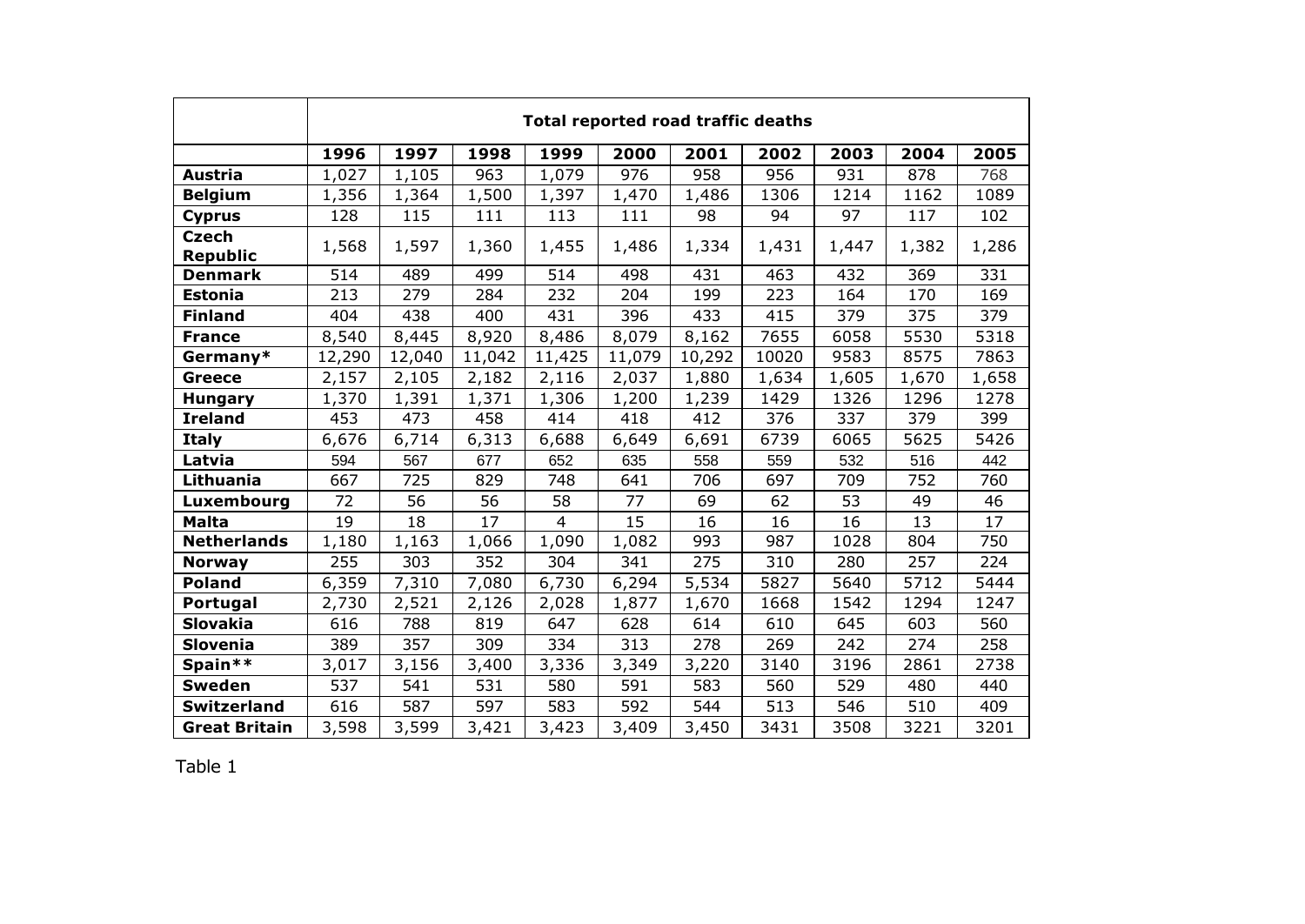|                       | Estimated number of deaths in drink driving accidents |      |      |                |      |      |      |                |                |             |
|-----------------------|-------------------------------------------------------|------|------|----------------|------|------|------|----------------|----------------|-------------|
|                       | 1996                                                  | 1997 | 1998 | 1999           | 2000 | 2001 | 2002 | 2003           | 2004           | 2005        |
| <b>Austria</b>        | 70                                                    | 77   | 72   | 75             | 56   | 52   | 75   | 74             | 57             | 46          |
| <b>Belgium</b>        |                                                       |      |      |                |      |      |      |                |                |             |
| <b>Cyprus</b>         | 14                                                    | 12   | 13   | $\overline{7}$ | 9    | 10   | 10   | 8              | 24             | 23          |
| <b>Czech Republic</b> | 207                                                   | 205  | 188  | 160            | 126  | 112  | 157  | 127            | 68             | 71          |
| <b>Denmark</b>        | 117                                                   | 93   | 113  | 127            | 103  | 97   | 110  | 98             | 94             | 76          |
| <b>Estonia</b>        | 57                                                    | 68   | 69   | 55             | 40   | 54   | 68   | 45             | 44             | 48          |
| <b>Finland</b>        | 78                                                    | 89   | 75   | 83             | 71   | 82   | 91   | 67             | 84             | 89          |
| <b>France</b>         | 2750                                                  | 2770 | 2935 | 2741           | 2472 | 2644 | 2319 | 1920           | 1736           | 1532        |
| Germany               | 1087                                                  | 1033 | 769  | 752            | 672  | 645  | 627  | 578            | 489            | 399         |
| <b>Greece</b>         | 210                                                   | 221  | 279  | 229            | 252  | 202  | 149  | 131            | 157            | 177         |
| <b>Hungary</b>        | 77                                                    | 110  | 95   | 84             | 83   | 112  | 136  | 115            | 133            | 112         |
| <b>Ireland</b>        |                                                       |      |      |                |      |      |      |                |                |             |
| <b>Italy</b>          |                                                       |      |      |                |      |      |      |                |                |             |
| Latvia                | 139                                                   | 170  | 183  | 183            | 125  | 111  | 160  | 119            | 113            | 96          |
| Lithuania             |                                                       |      |      | 76             | 69   | 101  | 78   | 68             | 84             | 90          |
| Luxembourg            |                                                       |      |      |                |      | 4    | 6    | $\overline{2}$ | $\overline{7}$ | $\mathbf 0$ |
| <b>Malta</b>          |                                                       |      |      |                |      |      |      |                |                |             |
| <b>Netherlands</b>    | 240                                                   | 225  | 225  | 210            | 200  | 180  | 170  | 170            | 135            | 115         |
| <b>Norway</b>         |                                                       |      |      |                |      |      |      |                |                |             |
| <b>Poland</b>         | 827                                                   | 896  | 911  | 732            | 644  | 425  | 529  | 463            | 423            | 458         |
| Portugal              |                                                       |      |      |                |      |      |      |                |                |             |
| <b>Slovakia</b>       |                                                       |      |      |                | 80   | 85   | 92   | 87             | 73             | 67          |
| <b>Slovenia</b>       | 133                                                   | 78   | 75   | 90             | 89   | 101  | 86   | 78             | 85             | 83          |
| Spain**               |                                                       |      | 331  | 359            | 450  | 484  | 466  | 516            | 398            |             |
| <b>Sweden</b>         |                                                       |      |      |                |      |      |      |                |                |             |
| <b>Switzerland</b>    | 117                                                   | 114  | 95   | 128            | 114  | 107  | 93   | 106            | 103            | 79          |
| <b>Great Britain</b>  | 580                                                   | 550  | 460  | 460            | 530  | 530  | 550  | 580            | 590            | 560         |

**\*Drivers involved in fatal crashes**

**\*\*Killed drivers**